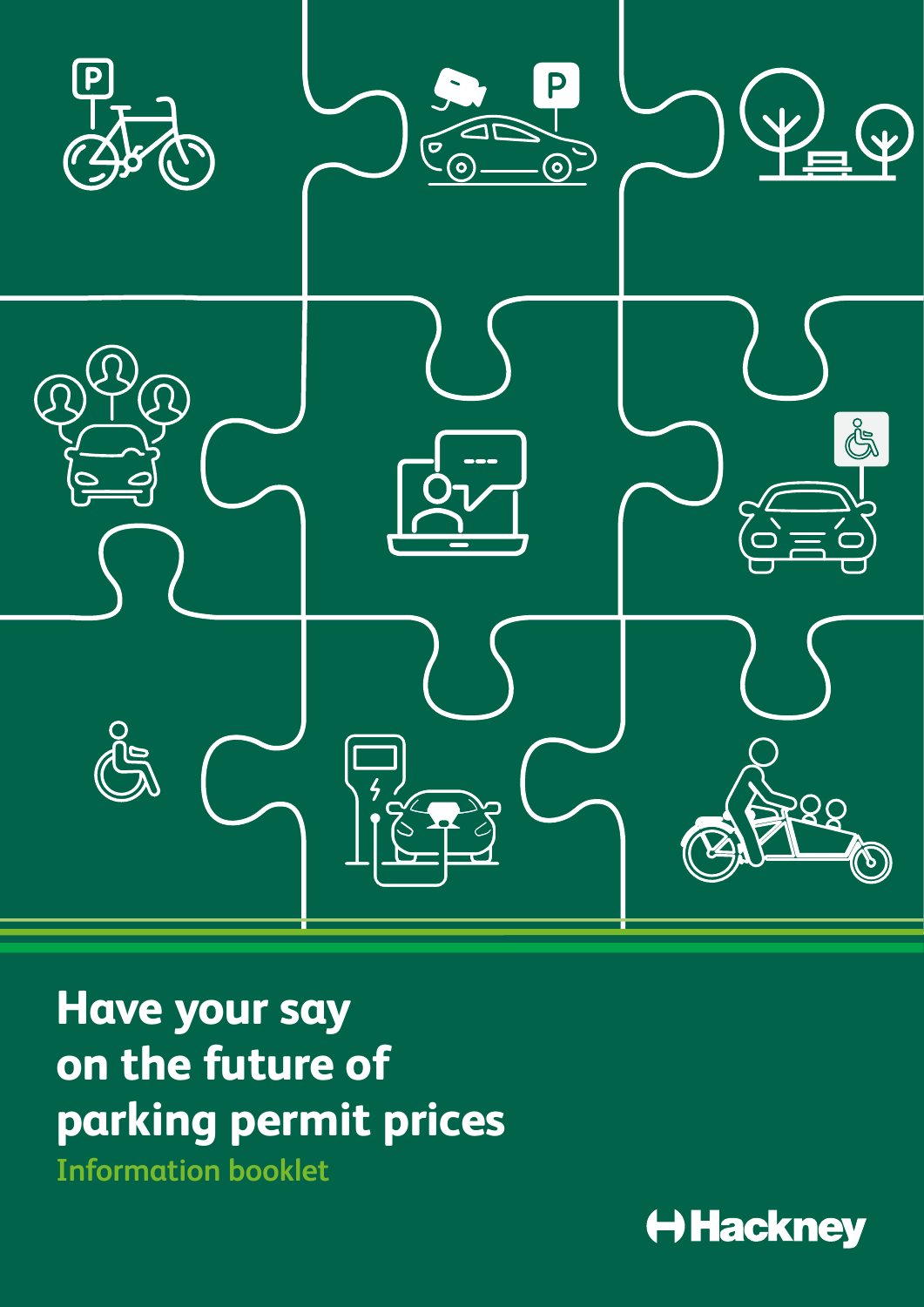# **Introduction**

Last year we invited you to take part in a consultation on proposals setting out the future of parking in Hackney. These proposals are contained in our draft Parking and Enforcement Plan 2021-26 (referred to from here as the PEP). The PEP is the Council's primary parking policy and strategy document governing parking-related decisions.

**Following this consultation, and having reviewed the feedback provided, we are inviting you to give us your views over a period of three weeks on revised proposals for parking permit prices only.**

The opportunity to have your say on permit prices opens on **Thursday 16 June and will run for three weeks until Wednesday 6 July 2022**.

This exercise is limited to feedback about our revised permit prices only and will allow us to consider any feedback we receive on this proposal, before making a final decision.

# **Who should participate?**

Parking policy affects everyone in the borough, not just parking permit holders. Therefore we are inviting **residents, businesses, workers**, and **visitors** to participate.

# **How to use this booklet**

This booklet should be used as a guide to answering the accompanying questionnaire and provides further information for each of the questions. If you would like to review the proposals in the consulted PEP, please visit **consultation.hackney.gov.uk/parking-services/pep2021-26** or visit your local Hackney library or the Hackney Service Centre for paper copies you can review on-site. Please see addresses below:

- Clapton Library, Northwold Rd, London, E5 8RA
- Dalston C.L.R James Library, Dalston Sauare, London, E8 3BO
- Hackney Central Library, 1 Reading Lane, London, E8 1GQ
- Homerton Library, Homerton High St, London, E9 6A
- Shoreditch Library, 80 Hoxton St, London, N1 6LP
- Stamford Hill Library, Portland Ave, London, N16 6SB
- Stoke Newington Library, 184 Stoke Newington Church Street, London, N16 0JL
- Hackney Service Centre, 1 Hillman Street, London, E8 1DY

# **Revised parking permit proposals**

**Starting price point for electric vehicles** - Some respondents fed back that the initial proposals, which proposed that electric vehicles should receive free permits, did not take into account the pollution caused by tyre and brake wear, and that the cost of the cheapest parking permit should not be less than the cost of renting secure cycle parking in Hackney so that the right pricing incentives are in place to encourage people to opt for the greenest forms of transport possible in the borough. The changes do not affect the proposals for doctors or all zone permit prices, as the lowest price band for these permits in the initial proposals were already above the cost of secure cycle parking.

**Which diesel vehicles incur the diesel levy** - We also received feedback on the proposals around the diesel surcharge. The original proposals set out to levy a surcharge on all diesel vehicles, but in light of feedback, we are putting forward revised proposals which will see only diesel vehicles that do not meet the DVLA's Real Driving Emissions 2 (RDE2) standard for nitrogen oxide emissions being charged this levy. This change has been made in recognition of the improvements made by vehicle manufacturers in recent years, and the availability of real driving emissions data for more modern diesel vehicles.

**Why we are doing this** - Emissions-based charging is a system of charging for permits based on the CO2 emissions that the vehicle emits. Drivers can find their emissions rating on their V5C registration certificate or using the government certificate agency website. Emissions-based charging currently applies to residential, business, community, doctors permits and all zone permits and we propose that it be introduced for estate and car club permits as well.

This type of charging for permits was introduced to encourage the use of less polluting vehicles and reduce the impact of Hackney's residents and businesses on local air quality and climate change. To further encourage vehicle owners to switch to less polluting vehicles, it is proposed to increase the number of pricing bands from 5 to 13. The proposed 13-point charging structure will be accompanied by a change in our permit prices which will be phased in over a five or seven-year period. This should afford drivers with high polluting vehicles the time to make a decision whether they want to keep or switch their vehicle.

# **Air quality**

Air quality is the term used to describe how polluted the air we breathe is. When air quality is poor, pollutants in the air may be hazardous to people, particularly those with lung or heart conditions. We want to understand how residents, businesses, workers, and visitors in the borough feel about air pollution in Hackney alongside our revised parking permit pricing proposals.

# **Revised proposals for parking permit prices**

We offer a wide range of parking permits and vouchers to residents, businesses, visitors, and other specific groups. These permits enable the public to park within allocated spaces inside parking zones (PZs). The permits available and their prices can have an influence on both parking demand and patterns in vehicle ownership. Our permits include resident, estate resident, business, doctors, community support (formerly health and social care) and all zone permits.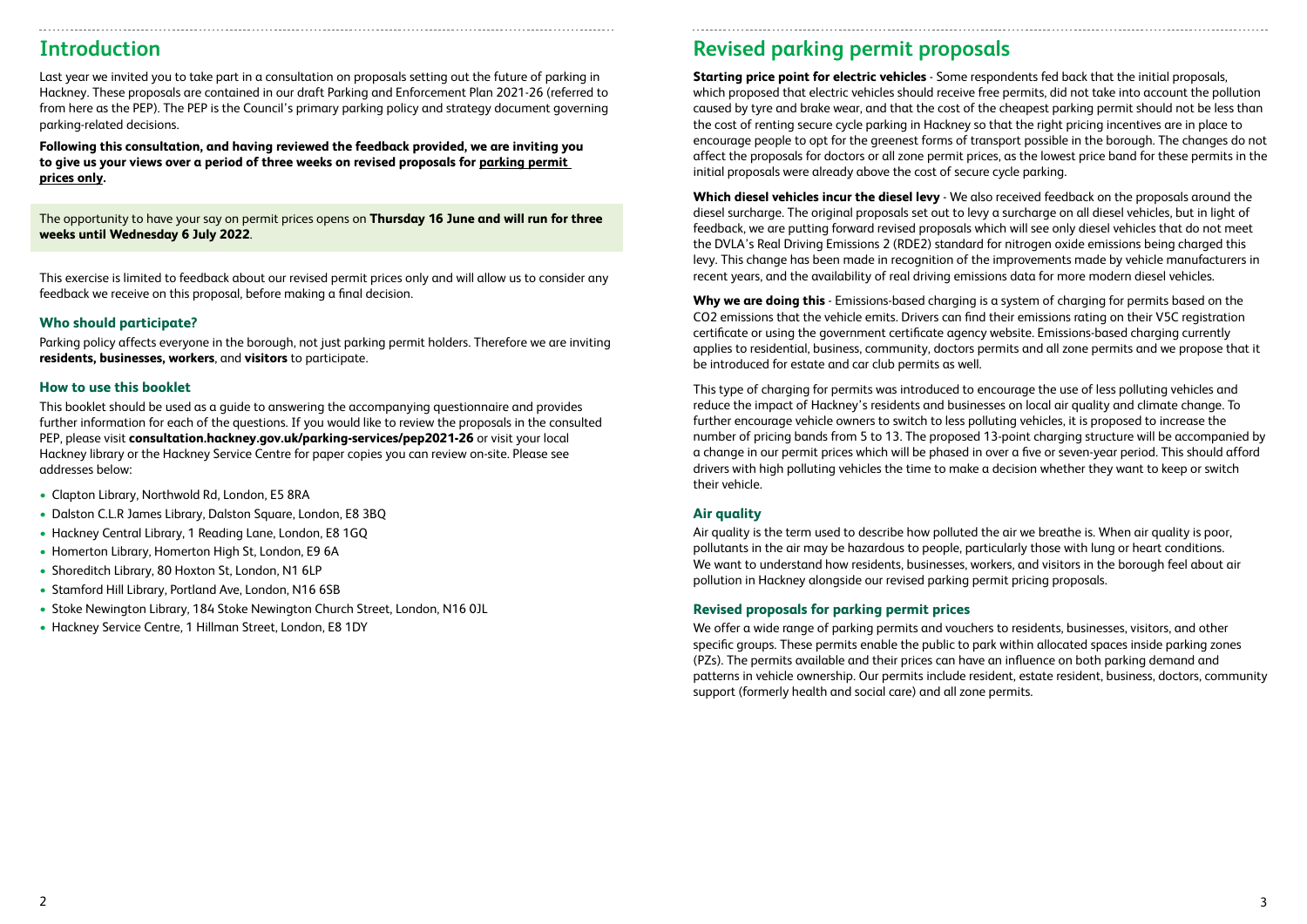#### **What changes have been made to the proposals for resident permit prices?**

The revised proposals set out that electric vehicles will be charged £50 in year 1 of the new PEP, with a £1 per year increase thereafter for the lifespan of this PEP. To maintain a meaningful pricing difference between the pricing bands above band 1, some increases have been made to the prices for bands 2 to 7. The top-end price for the most polluting vehicles remains very similar as what was previously proposed in the consulted PEP. Please see table 1 for the revised emissions-based charging structure for resident parking permits.

|                | Table 1: Revised emissions-based charging structure for resident parking permits |                  |        |             |             |             |        |                            |
|----------------|----------------------------------------------------------------------------------|------------------|--------|-------------|-------------|-------------|--------|----------------------------|
| <b>Band</b>    | Proposed CO2 emissions g/km                                                      | Current<br>price | Year 1 | Year 2      | Year 3      | Year 4      | Year 5 | Change vs<br>current price |
| 1              | 0g/km                                                                            | £10              | £50    | £51         | £52         | £53         | £54    | £44                        |
| $\overline{2}$ | 1-50g/km                                                                         | £63              | £65    | £68         | £71         | £73         | £76    | £14                        |
|                | + diesel surcharge                                                               | £213             | £265   | <b>£318</b> | £371        | £423        | £476   | £264                       |
| $\overline{3}$ | 51-75g/km, or under 125cc*                                                       | £63              | £68    | £74         | £80         | £85         | £91    | £29                        |
|                | + diesel surcharge                                                               | £213             | £268   | £324        | £380        | £435        | £491   | £279                       |
| 4              | 76-90q/km                                                                        | £63              | £71    | €80         | £89         | £97         | £106   | £44                        |
|                | + diesel surcharge                                                               | £213             | £271   | £330        | £389        | £447        | £506   | £294                       |
| 5              | 91-100g/km, or 126 - 400cc*                                                      | £63              | £74    | £86         | £98         | £109        | £121   | £59                        |
|                | + diesel surcharge                                                               | £213             | £274   | £336        | £398        | £459        | £521   | £309                       |
| 6              | 101-110g/km                                                                      | £63              | £77    | £92         | £107        | £121        | £136   | £74                        |
|                | + diesel surcharge                                                               | £213             | £277   | £342        | £407        | £471        | £536   | <b>£324</b>                |
| $\overline{7}$ | 111-130g/km, or 401 - 800cc*                                                     | £115             | £121   | £128        | £134        | £141        | £147   | £32                        |
|                | + diesel surcharge                                                               | £265             | £321   | £378        | £434        | £491        | £547   | £282                       |
| 8              | 131-150g/km                                                                      | £115             | £127   | £138        | £150        | £161        | £173   | £58                        |
|                | + diesel surcharge                                                               | £265             | £327   | £388        | £450        | £511        | £573   | £308                       |
| 9              | 151-170g/km, or 801 - 1200cc*                                                    | £115             | £137   | £159        | £181        | £203        | £225   | £110                       |
|                | + diesel surcharge                                                               | £265             | £337   | £409        | £481        | £553        | £625   | £360                       |
| 10             | 171-190q/km                                                                      | £115             | £158   | £201        | £243        | £286        | £329   | £214                       |
|                | + diesel surcharge                                                               | £265             | £358   | £451        | £543        | £636        | £729   | £464                       |
| 11             | 191-225g/km, or 1201cc-2000cc*                                                   | £167             | £220   | £273        | £327        | £380        | £433   | £266                       |
|                | + diesel surcharge                                                               | £317             | £420   | £523        | £627        | £730        | £833   | <b>£516</b>                |
| 12             | 226-255g/km                                                                      | £219             | £293   | £367        | £441        | £515        | £589   | £370                       |
|                | + diesel surcharge                                                               | £369             | £493   | £617        | £741        | £865        | £989   | <b>£620</b>                |
| 13             | Over 256g/km or 2001cc*                                                          | £219             | £345   | £471        | £597        | £723        | £849   | £630                       |
|                | + diesel surcharge                                                               | £369             | £545   | £721        | £897        | £1,073      | £1,249 | <b>£880</b>                |
|                | Diesel surcharge - except vehicles that meet RDE2*                               | £150             | £200   | £250        | <b>£300</b> | <b>£350</b> | £400   |                            |

\*Proposed that diesel vehicles that meet the DVLA's real-world emissions 2 (RDE2) test be charged the same as petrol vehicles.

# **What changes have been made to the proposals for estate resident parking permit prices?**

The original PEP proposals consulted on last summer/autumn sought to harmonise parking on estates with the on-street emissions-based charging structure, including the introduction of a diesel surcharge over a five-year period. We have listened to the feedback received during the PEP consultation, and are now proposing extending the transition period to make these changes from five to seven years to give drivers more time to adapt.

Due to the changes to the on-street resident permit prices outlined on the previous pages, which the estate permit prices are linked to over the transitionary period, the revised proposals set out that electric vehicles will see a permit price increase of between £2 or £3 per year over the next six years. The fees between bands 2 to 7 have increased to maintain a meaningful pricing difference between bands, with higher bands seeing a minor change equivalent to an additional £1 to £3 per year. The top-end price for the most polluting vehicles remains similar to what was previously proposed in the consulted PEP.

Using an emissions-based charging structure for parking permits will determine the price paid based on a vehicle's CO2 emissions, with a surcharge for diesel vehicles, and encourages vehicle owners to move towards less polluting vehicles over time. Please see table 2 for the revised emissions-based charging structure for estate resident parking permits.

|                | Table 2: Revised emissions-based charging structure for estate resident parking permits |                  |            |                        |                        |                        |             |           |                        |                            |
|----------------|-----------------------------------------------------------------------------------------|------------------|------------|------------------------|------------------------|------------------------|-------------|-----------|------------------------|----------------------------|
| <b>Band</b>    | Proposed CO2 emissions g/km                                                             | Current<br>price | Year<br>1  | Year<br>$\overline{2}$ | Year<br>$\overline{3}$ | Year<br>$\overline{4}$ | Year<br>5   | Year<br>6 | Year<br>$\overline{7}$ | Change vs<br>current price |
| 1              | 0q/km                                                                                   | £39              | £41        | £43                    | £46                    | £48                    | £50         | £52       | £54                    | £15                        |
| $\overline{2}$ | 1-50g/km                                                                                | £39              | £45        | £50                    | £55                    | €60                    | £66         | £71       | £76                    | £37                        |
|                | + diesel surcharge                                                                      | £39              | £102       | £164                   | £226                   | £289                   | £351        | £414      | £476                   | £437                       |
| $\overline{3}$ | 51-75g/km, or under 125cc*                                                              | £39              | £47        | £54                    | <b>£61</b>             | €69                    | <b>£76</b>  | £84       | £91                    | £52                        |
|                | + diesel surcharge                                                                      | £39              | £104       | £168                   | £233                   | £297                   | £362        | £426      | £491                   | £452                       |
| 4              | 76-90q/km                                                                               | £39              | £49        | £58                    | £68                    | £77                    | £87         | £96       | £106                   | £67                        |
|                | + diesel surcharge                                                                      | £39              | £106       | £173                   | £239                   | £306                   | £373        | £439      | £506                   | £467                       |
| 5              | 91-100g/km, or 126 - 400cc*                                                             | £39              | <b>£51</b> | €63                    | £74                    | €86                    | £98         | £109      | £121                   | £82                        |
|                | + diesel surcharge                                                                      | £39              | £108       | £177                   | £246                   | <b>£315</b>            | £383        | £452      | £521                   | £482                       |
| 6              | 101-110g/km                                                                             | £39              | €53        | £67                    | <b>£81</b>             | <b>£95</b>             | £108        | £122      | £136                   | £97                        |
|                | + diesel surcharge                                                                      | £39              | £110       | £181                   | £252                   | £323                   | £394        | £465      | £536                   | £497                       |
| $\overline{7}$ | 111-130g/km, or 401 - 800cc*                                                            | £39              | £55        | £70                    | £85                    | £101                   | £116        | £132      | £147                   | £108                       |
|                | + diesel surcharge                                                                      | £39              | £112       | £184                   | £257                   | £329                   | £402        | £474      | £547                   | <b>£508</b>                |
| 8              | 131-150g/km                                                                             | £39              | £58        | £77                    | £97                    | £116                   | £135        | £154      | £173                   | £134                       |
|                | + diesel surcharge                                                                      | £39              | £116       | £192                   | £268                   | £344                   | £421        | £497      | £573                   | £534                       |
| 9              | 151-170g/km, or 801 - 1200cc*                                                           | £39              | £66        | £92                    | £119                   | £145                   | £172        | £198      | £225                   | £186                       |
|                | + diesel surcharge                                                                      | £39              | £123       | £207                   | £290                   | £374                   | £458        | £541      | £625                   | £586                       |
| 10             | 171-190g/km                                                                             | £39              | €81        | £122                   | £163                   | £205                   | £246        | £288      | £329                   | £290                       |
|                | + diesel surcharge                                                                      | £39              | £138       | £236                   | <b>£335</b>            | £433                   | £532        | £630      | £729                   | <b>£690</b>                |
| 11             | 191-225q/km, or 1201cc-2000cc*                                                          | £39              | €96        | £152                   | £208                   | £264                   | £321        | £377      | £433                   | £394                       |
|                | + diesel surcharge                                                                      | £39              | £153       | £266                   | £379                   | £493                   | £606        | £720      | £833                   | £794                       |
| 12             | 226-255g/km                                                                             | £39              | £118       | £196                   | £275                   | £353                   | £432        | £510      | £589                   | <b>£550</b>                |
|                | + diesel surcharge                                                                      | £39              | £175       | <b>£311</b>            | £446                   | £582                   | £718        | £853      | £989                   | <b>£950</b>                |
| 13             | Over 256g/km or 2001cc*                                                                 | £39              | £155       | £271                   | £386                   | £502                   | <b>£618</b> | £733      | £849                   | <b>£810</b>                |
|                | + diesel surcharge                                                                      | £39              | £212       | £385                   | £558                   | £731                   | £903        | £1,076    | £1,249                 | £1,210                     |
| meet RDE2*     | Diesel surcharge - except vehicles that                                                 | €0               | <b>£57</b> | £114                   | £171                   | £229                   | £286        | £343      | £400                   |                            |

\*Proposed that diesel vehicles that meet the DVLA's real-world emissions 2 (RDE2) test be charged the same as petrol vehicles.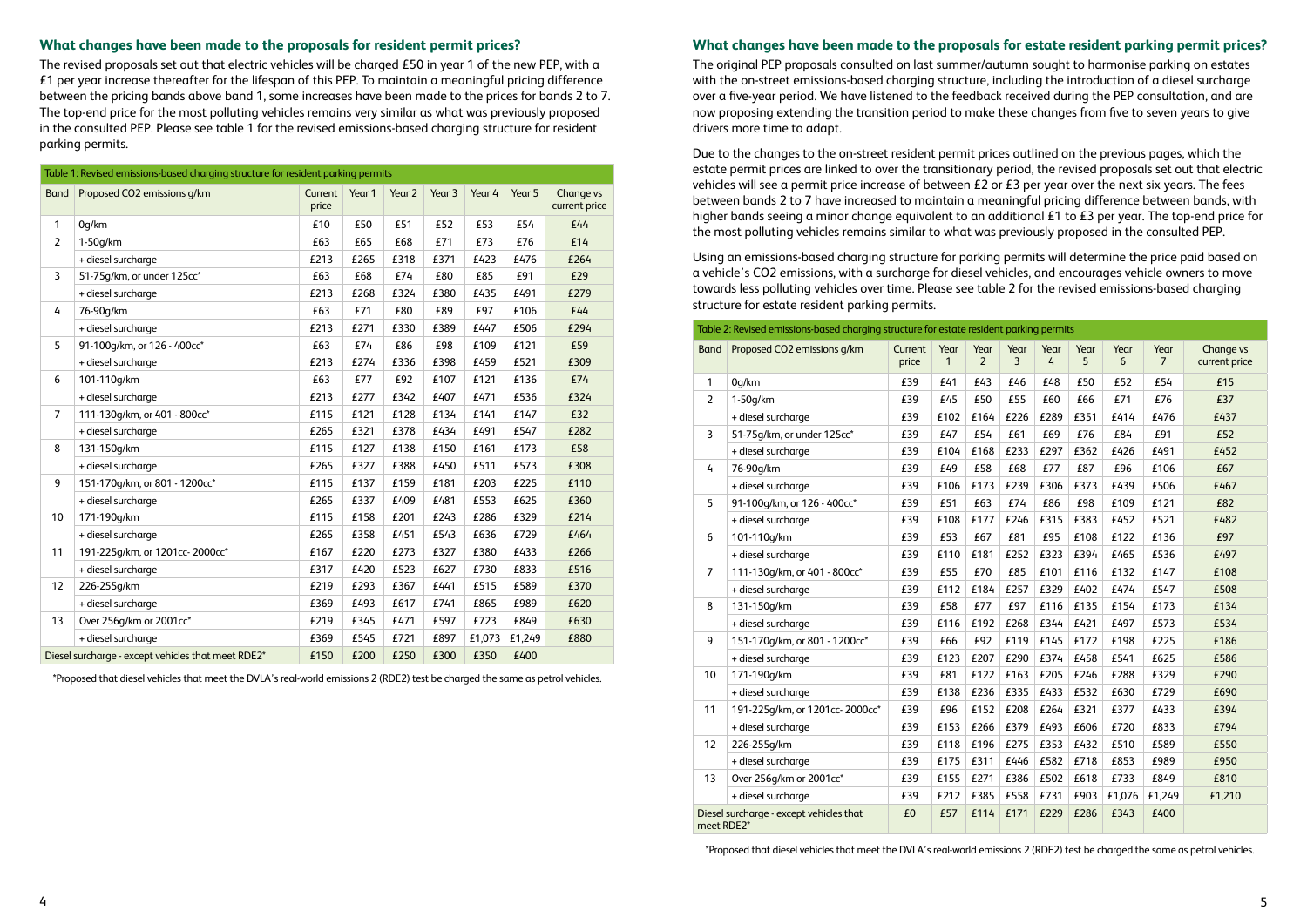#### **What changes have been made to the proposals for business permit prices?**

Plans to remove the higher prices for parking in zones A and B remain in place, which will mean all businesses in Hackney will pay the same price regardless of where they are located.

Revised proposals set out that electric vehicles will be charged £50 in year 1 of the new PEP, increasing by £1 each year to £54 in year five. The starting price of £50 for electric parking permits is in line with what is being proposed for our residents to pay, with the added benefit of being able to add up to three electric vehicles to a single permit. Please note that only one vehicle would be covered at a time. The prices between bands 2 to 13 remain the same as what was previously proposed in the consulted PEP, with some bands including all current permit holders in parking zone A and B receiving a reduced price progressively by year five. Please see table 3 for the revised emissions-based charging structure for business parking permits

| Table 3: Revised emissions-based charging structure for business parking permits |                                         |                      |                    |             |                |                | Change vs current<br>price |        |               |                    |
|----------------------------------------------------------------------------------|-----------------------------------------|----------------------|--------------------|-------------|----------------|----------------|----------------------------|--------|---------------|--------------------|
| <b>Band</b>                                                                      | Proposed CO2 emissions g/km             | <b>Current price</b> |                    | Year        | Year           | Year           | Year                       | Year   | Parking zones |                    |
|                                                                                  |                                         | A & B                | All other<br>zones | 1           | 2 <sup>1</sup> | $\overline{3}$ | $\mathcal{L}_{\mathbf{I}}$ | 5      | A & B         | All other<br>zones |
| 1                                                                                | 0q/km                                   | £21                  | £21                | £50         | £51            | £52            | £53                        | £54    | <b>£33</b>    | £34                |
| $\overline{2}$                                                                   | 1-50g/km                                | £570                 | £287               | £260        | £232           | £205           | £177                       | £150   | $-£420$       | £137               |
|                                                                                  | + diesel surcharge                      | £720                 | £437               | £460        | £482           | £505           | £527                       | £550   | $-£170$       | <b>£113</b>        |
| $\overline{3}$                                                                   | 51-75g/km, or under 125cc*              | £570                 | £287               | £271        | £255           | £239           | £222                       | £206   | $-£364$       | $-E81$             |
|                                                                                  | + diesel surcharge                      | £720                 | £437               | £471        | £505           | £539           | £572                       | €606   | $-£114$       | £169               |
| 4                                                                                | 76-90q/km                               | £570                 | £287               | £275        | £264           | £252           | £240                       | £229   | $-E341$       | $-£58$             |
|                                                                                  | + diesel surcharge                      | £720                 | £437               | £475        | £514           | €552           | €590                       | £629   | $-£91$        | £192               |
| 5                                                                                | 91-100g/km, or 126 - 400cc*             | £570                 | £287               | £282        | £277           | £272           | £267                       | £263   | $-E307$       | $-E24$             |
|                                                                                  | + diesel surcharge                      | £720                 | £437               | £482        | £527           | £572           | £617                       | £663   | $-£57$        | £226               |
| 6                                                                                | 101-110g/km                             | £1140.50             | £287               | £293        | €300           | €306           | <b>£312</b>                | £319   | $-E822$       | <b>£32</b>         |
|                                                                                  | + diesel surcharge                      | £1290.50             | £437               | £493        | £550           | £606           | £662                       | £719   | $-E572$       | £282               |
| $\overline{7}$                                                                   | 111-130g/km, or 401 - 800cc*            | £1140.50             | £553               | £517        | £482           | £446           | £411                       | £375   | $-E766$       | £178               |
|                                                                                  | + diesel surcharge                      | £1290.50             | £703               | £717        | £732           | £746           | £761                       | £775   | $-E516$       | £72                |
| 8                                                                                | 131-150g/km                             | £1140.50             | £553               | £538        | £523           | £508           | £494                       | £479   | $-E662$       | $-E74$             |
|                                                                                  | + diesel surcharge                      | £1290.50             | £703               | £738        | £773           | £808           | £844                       | £879   | $-£412$       | £176               |
| 9                                                                                | 151-170g/km, or 801 - 1200cc*           | £1140.50             | £553               | £558        | £563           | £568           | £573                       | £578   | $-E$ 563      | £25                |
|                                                                                  | + diesel surcharge                      | £1290.50             | £703               | £758        | £813           | £868           | £923                       | £978   | £313          | £275               |
| 10                                                                               | 171-190g/km                             | £1668                | £553               | £599        | £645           | £691           | £737                       | £783   | <b>E885</b>   | <b>£230</b>        |
|                                                                                  | + diesel surcharge                      | £1818                | £703               | £799        | £895           | £991           | £1,087                     | £1,183 | $-E635$       | £480               |
| 11                                                                               | 191-225g/km, or 1201cc-<br>2000cc*      | £1668                | £819               | £852        | £885           | £919           | £952                       | £985   | $-E683$       | £166               |
|                                                                                  | + diesel surcharge                      | £1818                | £969               | £1,052      | £1,135         | £1,219         | £1,302                     | £1,385 | $-E433$       | £416               |
| 12                                                                               | 226-255g/km                             | £1668                | £1,086             | £1,129      | £1,172         | £1,216         | £1,259                     | £1,302 | $-£366$       | £217               |
|                                                                                  | + diesel surcharge                      | £1818                | £1,236             | £1,329      | £1,422         | £1,516         | £1,609                     | £1,702 | $-£116$       | £467               |
| 13                                                                               | Over 256q/km or 2001cc*                 | £1668                | £1,086             | £1,228      | £1,371         | £1,514         | £1,657                     | £1,800 | £132          | £715               |
|                                                                                  | + diesel surcharge                      | £1818                | £1,236             | £1,428      | £1,621         | £1,814         | £2,007                     | £2,200 | £382          | £965               |
| meet RDE2*                                                                       | Diesel surcharge - except vehicles that | £150                 | £150               | <b>£200</b> | <b>£250</b>    | €300           | €350                       | £400   |               |                    |

\*Proposed that diesel vehicles that meet the DVLA's real-world emissions 2 (RDE2) test be charged the same as petrol vehicles.

# **What changes have been made to the proposals for Community support permit prices?**

Proposals are still in place to replace the existing health and social care permit with a community support permit and extend its eligibility to cover more organisations and charities that provide essential community-based care and support to residents in their homes across the borough. To be eligible for the permit the applicant would have to spend at least 30% of their time in the community, providing essential care-based services.

Revised proposals set out that electric vehicles will be charged £50 in year 1 of the new PEP, increasing £1 a year thereafter. The proposed price for electric vehicles is aligned with what is being proposed for our residents to pay, with the added benefit of being able to add up to three vehicles to one permit. Please note that only one vehicle would be covered at a time. The prices between bands 2 to 13 remain the same as what was previously proposed in the consulted PEP. Please see table 4 for the revised emissions-based charging structure for community support permits.

|                | Table 4: Revised emissions-based charging structure for community support permits |                  |                      |                        |                        |                        |                        |                            |
|----------------|-----------------------------------------------------------------------------------|------------------|----------------------|------------------------|------------------------|------------------------|------------------------|----------------------------|
| <b>Band</b>    | Proposed CO2 emissions g/km                                                       | Current<br>price | Year<br>$\mathbf{1}$ | Year<br>2 <sup>1</sup> | Year<br>3 <sup>1</sup> | Year<br>$\overline{4}$ | Year<br>5 <sup>1</sup> | Change vs<br>current price |
| $\mathbf{1}$   | 0g/km                                                                             | £21              | £50                  | £51                    | £52                    | £53                    | £54                    | £34                        |
| $\overline{2}$ | 1-50g/km                                                                          | £128             | £128                 | £128                   | £128                   | £128                   | £128                   | £0                         |
|                | + diesel surcharge                                                                | £278             | £328                 | £378                   | £428                   | £478                   | £528                   | £250                       |
| $\overline{3}$ | 51-75g/km, or under 125cc*                                                        | £128             | £135                 | £143                   | £150                   | £157                   | £165                   | £37                        |
|                | + diesel surcharge                                                                | £278             | £335                 | £393                   | £450                   | £507                   | £565                   | £287                       |
| 4              | 76-90q/km                                                                         | £128             | £138                 | £148                   | £159                   | £169                   | £179                   | £51                        |
|                | + diesel surcharge                                                                | £278             | £338                 | £398                   | £459                   | £519                   | £579                   | <b>£301</b>                |
| 5              | 91-100g/km, or 126 - 400cc*                                                       | £128             | £143                 | £157                   | £172                   | £186                   | £201                   | £73                        |
|                | + diesel surcharge                                                                | £278             | £343                 | £407                   | £472                   | £536                   | £601                   | <b>£323</b>                |
| 6              | 101-110g/km                                                                       | £128             | £150                 | £172                   | £194                   | £216                   | £238                   | £110                       |
|                | + diesel surcharge                                                                | £278             | £350                 | £422                   | £494                   | £566                   | £638                   | <b>£360</b>                |
| $\overline{7}$ | 111-130g/km, or 401 - 800cc*                                                      | £278             | £277                 | £276                   | £276                   | £275                   | £274                   | $-f4$                      |
|                | + diesel surcharge                                                                | £428             | £477                 | £526                   | £576                   | £625                   | £674                   | £246                       |
| 8              | 131-150g/km                                                                       | £278             | £291                 | £303                   | £316                   | £329                   | £342                   | £64                        |
|                | + diesel surcharge                                                                | £428             | £491                 | £553                   | £616                   | £679                   | £742                   | £314                       |
| 9              | 151-170g/km, or 801 - 1200cc*                                                     | £278             | £304                 | £329                   | £355                   | £380                   | £406                   | £128                       |
|                | + diesel surcharge                                                                | £428             | £504                 | £579                   | £655                   | £730                   | £806                   | <b>£378</b>                |
| 10             | 171-190g/km                                                                       | £278             | £330                 | £382                   | £435                   | £487                   | £539                   | £261                       |
|                | + diesel surcharge                                                                | £428             | £530                 | £632                   | £735                   | £837                   | £939                   | <b>£511</b>                |
| 11             | 191-225q/km, or 1201cc-2000cc*                                                    | £343             | £409                 | £474                   | £540                   | £605                   | £671                   | <b>£328</b>                |
|                | + diesel surcharge                                                                | £493             | £609                 | £724                   | £840                   | £955                   | £1,071                 | £578                       |
| 12             | 226-255g/km                                                                       | £451             | £536                 | £621                   | £706                   | £791                   | £877                   | £426                       |
|                | + diesel surcharge                                                                | £601             | £736                 | £871                   | £1,006                 | £1,141                 | £1,277                 | <b>£676</b>                |
| 13             | Over 256g/km or 2001cc*                                                           | £451             | £600                 | £750                   | €900                   | £1,050                 | £1,200                 | £750                       |
|                | + diesel surcharge                                                                | £601             | £800                 | £1,000                 | £1,200                 | £1,400                 | £1,600                 | £1,000                     |
| RDE2*          | Diesel surcharge - except vehicles that meet                                      | £150             | £200                 | £250                   | <b>£300</b>            | <b>£350</b>            | £400                   |                            |

\*Proposed that diesel vehicles that meet the DVLA's real-world emissions 2 (RDE2) test be charged the same as petrol vehicles.